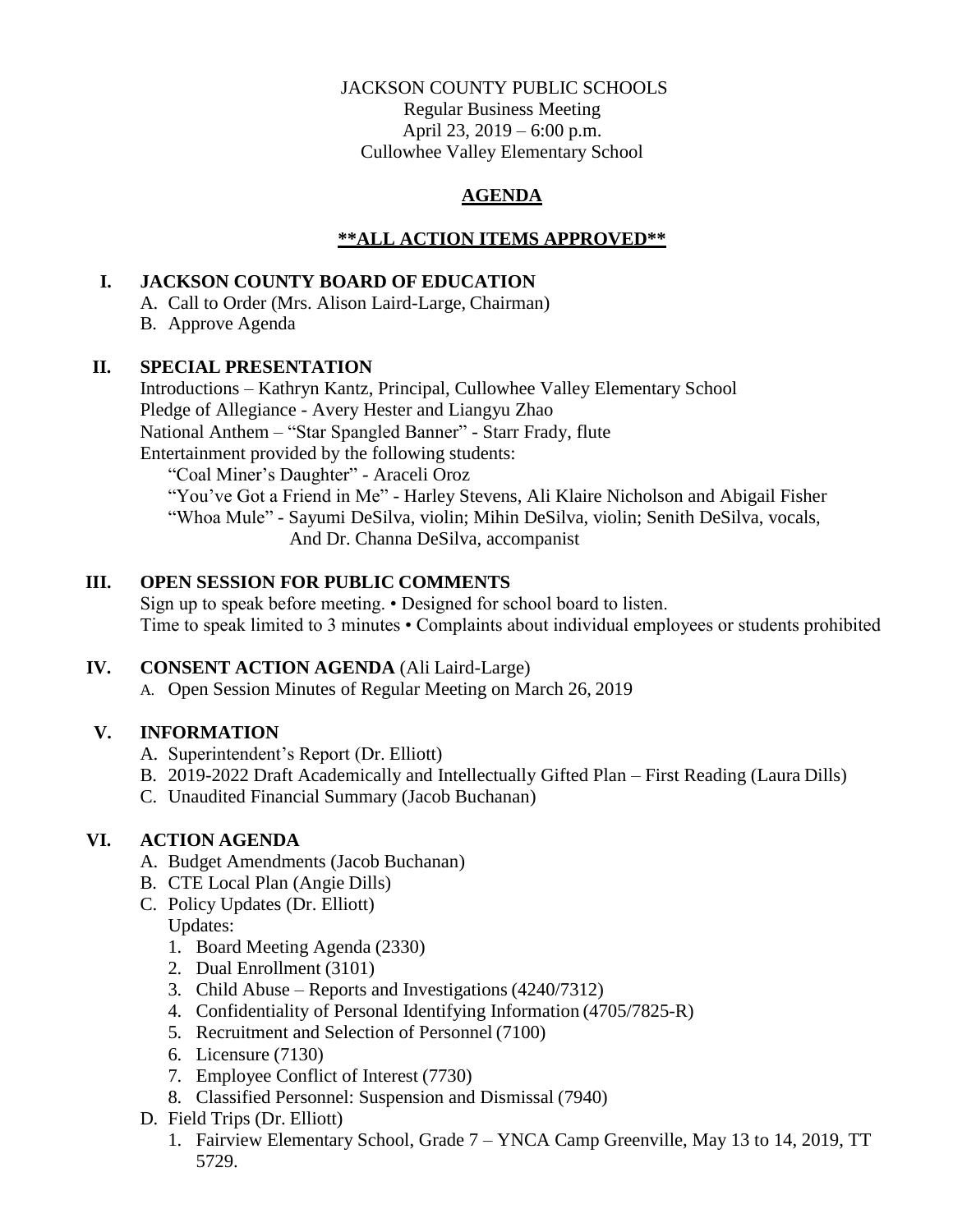- 2. Smoky Mountain High School, Grades 9-12 Williamsburg, VA, May 9 to 12, 2019, TT 5734.
- 3. Smokey Mountain Elementary School, Grades 6-8 Pigeon Forge, TN, May 17, 2019, TT 5783.
- **VII. CLOSED SESSION – Pursuant to G.S. 143.318.11 for the following purposes: under subsection; (a) (1) to prevent the disclosure of privileged or confidential personnel information pursuant to G.S. 115C-319-321 and (a) (3) to discuss matters protected by the attorney-client privilege.**

## **VIII. PERSONNEL ACTION AGENDA**

### **Employee Recommendations:**

- 1. Alcantar, Elena Activity Bus Driver, Blue Ridge Early College
- 2. Alcantar, Elena Bus Driver, Blue Ridge School
- 3. Biddix, Mark Custodian and Bus Driver, Smoky Mountain High School
- 4. Bryson, Amy EC Bus Monitor, School of Alternatives
- 5. Cope, Mary Jo Interim Teacher, Jackson County Early College
- 6. Copeland, Debra School Nutrition Assistant, Smokey Mountain Elementary **School**
- 7. Dengler, Ty Homebound Teacher, Smoky Mountain High School
- 8. Dudley, Jan Elizabeth Tutor, Fairview Elementary School
- 9. Elkins, Brittany Activity Bus Driver, Blue Ridge EarlyCollege
- 10. Fiskeaux, Kim Homebound Teacher, Scotts Creek Elementary School
- 11. Gaddis, Mashon Student Driver, Fairview Elementary School
- 12. Galloway, Carlene Lead Bus Driver, District-wide
- 13. Glenn, Anna After School Tutor, Scotts Creek Elementary School
- 14. Greenwood, George Bus Driver, Fairview Elementary School
- 15. Haigler, Melissa Student Transport for Foster Care, Fairview Elementary School
- 16. Hawkins, Madysen Student Transport for Foster Care, Fairview Elementary School
- 17. Hill, Melissa Homebound Teacher, Smoky Mountain High School
- 18. Howell, Wendy After School Tutor, Fairview Elementary School
- 19. Johnson, Linzi Part Time Tutor, Smokey Mountain Elementary School
- 20. Joyner, Alexandra Homebound Teacher, Cullowhee Valley Elementary School
- 21. Leithauser, James Teacher, Scotts Creek Elementary School
- 22. Link, Anne Tutor, Fairview Elementary School
- 23. Lowe, Tammy After School Tutor, Scotts Creek Elementary School
- 24. Martin, Shirley After School Tutor, Scotts Creek Elementary School
- 25. McFadden, Kathy Substitute Bus Monitor, Smokey Mountain Elementary School
- 26. Moody-Bumgarner, Mary Lead Bus Driver, District-wide
- 27. Porter, William After School Tutor, Scotts Creek Elementary School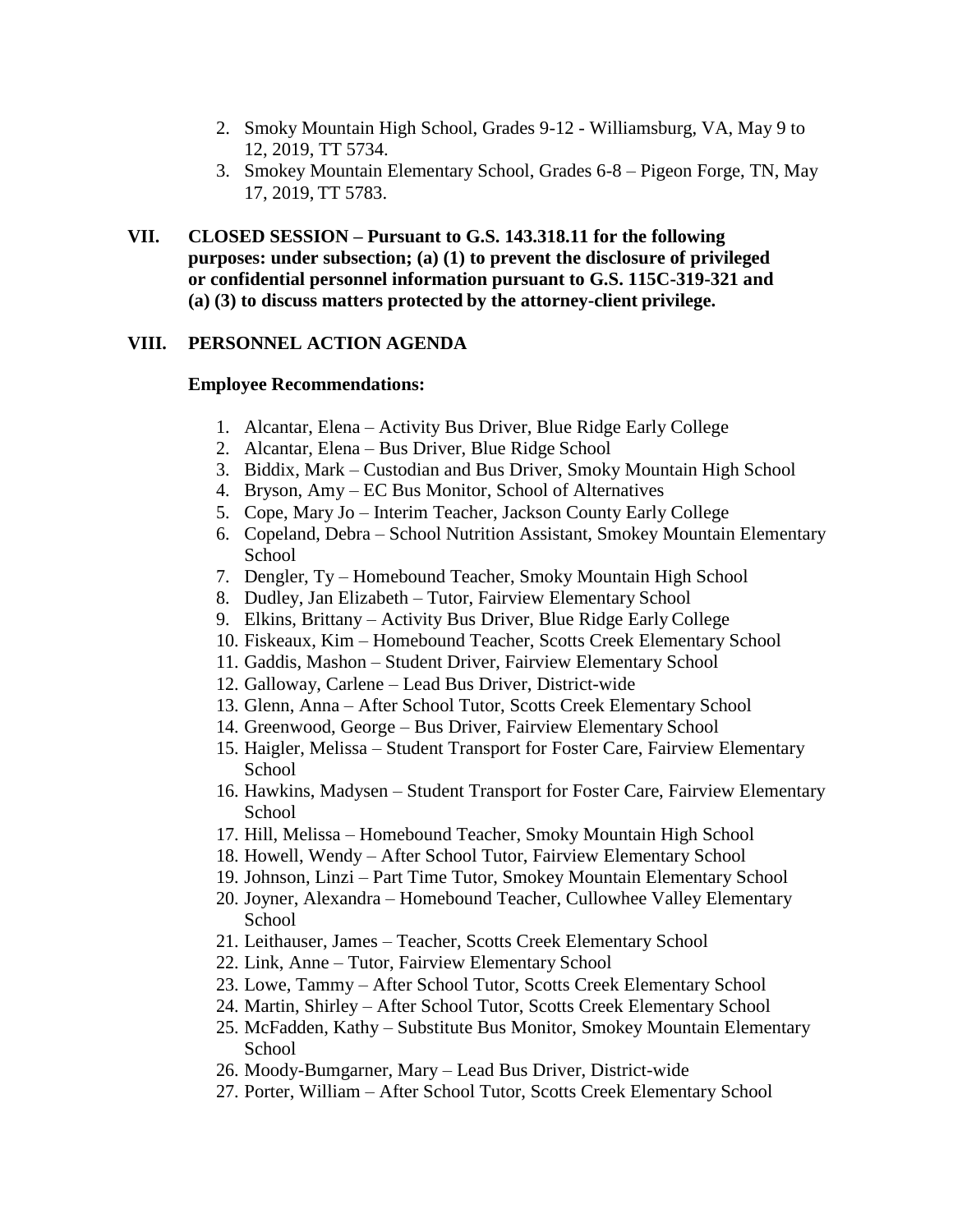- 28. Quiring, Katie After School Tutor, Scotts Creek Elementary School
- 29. Reddin, Colby Activity Bus Driver, Smoky Mountain High School
- 30. Reynolds, Carrie After School Tutor, Scotts Creek Elementary School
- 31. Rhodes, Catherine Teacher, Blue Ridge Early College
- 32. Shnawa, Nawres Substitute School Nutrition Assistant, Cullowhee Valley Elementary School, Fairview Elementary School, Scotts Creek Elementary School
- 33. Simmons, Georgeanne Substitute Bus Monitor, Smokey Mountain Elementary School
- 34. Sprinkle, A.C. Transportation Director, Bus Garage

### **Employee Resignations:**

- 1. Hixson, Allison School Nutrition Assistant, Cullowhee Valley Elementary School
- 2. Mathis, Patty School Nutrition Assistant, Fairview Elementary **School**
- 3. McPartland, Kelly School Nutrition Assistant, Smokey Mountain Elementary School
- 4. Montgomery, Benjamin Teacher, Scotts Creek Elementary School
- 5. Moon, Tonya Teacher, Cullowhee Valley Elementary School

#### **Employee Retirements:**

- 1. Middleton, Rebecca Teacher, Cullowhee Valley Elementary School
- 2. Perona, Mary Media Specialist, Blue Ridge School and Early College

#### **Special Requests – Leave of Absence:**

- 1. Bell, Stephanie Teacher, Smokey Mountain Elementary School
- 2. Watson, Joshua Teacher, Fairview Elementary School

#### **Staff, Non-Staff, and Returning Coach Recommendations:**

1. Friesen, Casey – Head Coach Soccer, Cullowhee Valley Elementary School

#### **Summer Programs:**

#### **Academic Camp**

### **Smokey Mountain Elementary School**

- 1. Estep, Audrey
- 2. Hall, Amanda
- 3. Hummer, Suzanne
- 4. Jamison, Charity

#### **Read to Achieve Camp Smokey Mountain Elementary School**

- - 1. Brooks, Bridgette
	- 2. Estep, Audrey Substitute